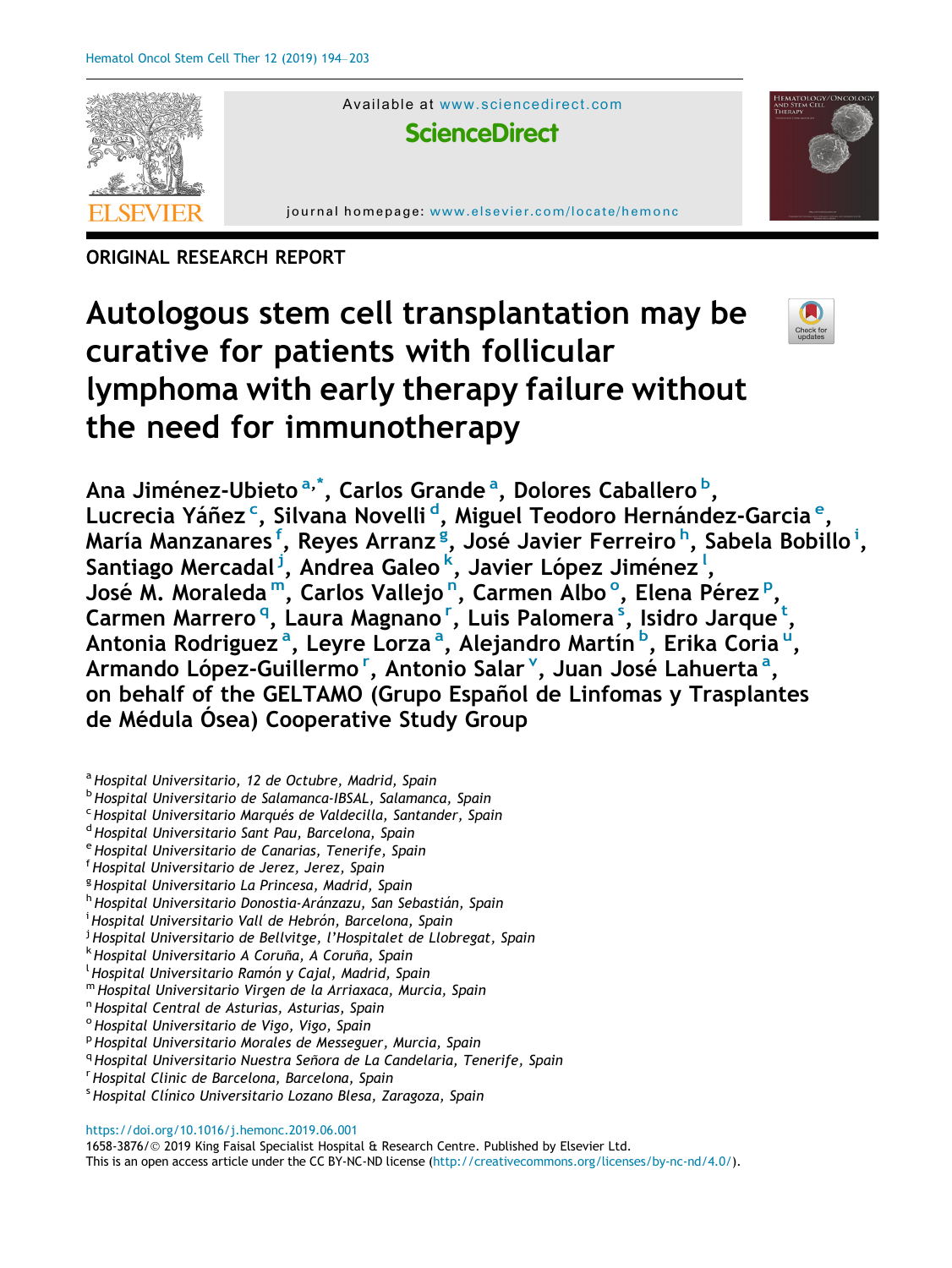<span id="page-1-0"></span>Received 7 November 2018; accepted 23 June 2019 Available online 9 July 2019

**KEYWORDS** Autologous stem cell transplantation; Early relapse; Follicular lymphoma; Survival, chemotherapy

## Abstract

Objective/Background: Patients with follicular lymphoma (FL) with early therapy failure (ETF) within 2 years of frontline therapy have poor overall survival (OS). We recently reported the results of autologous stem cell transplantation (ASCT) in patients from the Grupo Español de Linfomas y Trasplantes de Médula Ósea (GELTAMO) registry treated with rituximab prior to ASCT and with ETF after first-line immunochemotherapy, leading to 81% 5-year OS since ASCT. We explored whether ASCT is also an effective option in the pre-rituximab era-that is, in patients treated in induction and rescued only with chemotherapy.

Methods: ETF was defined as relapse/progression within 2 years of starting first-line therapy. We identified two groups: the ETF cohort ( $n = 87$ ) and the non-ETF cohort ( $n = 47$  patients receiving ASCT but not experiencing ETF following first-line therapy).

Results: There was a significant difference in 5-year progression-free survival between the ETF and non-ETF cohorts (43% vs. 57%, respectively;  $p = .048$ ). Nevertheless, in patients with ETF with an interval from first relapse after primary treatment to ASCT of <1 year, no differences were observed in 5-year progression-free survival (48% vs. 66%, respectively;  $p = .44$ ) or in 5-year OS (69% vs. 77%,  $p = .4$ ). Patients in the ETF cohort transplanted in complete remission showed a plateau in the OS curves, at 56%, beyond 13.7 years of follow-up.

Conclusion: ASCT may be a curative option for ETF in patients who respond to rescue chemotherapy, without the need for immunotherapy or other therapies, and should be considered as an early consolidation, especially in patients with difficult access to rituximab.

 2019 King Faisal Specialist Hospital & Research Centre. Published by Elsevier Ltd. This is an open access article under the CC BY-NC-ND license ([http://creativecommons.org/licenses/by-nc](http://creativecommons.org/licenses/by-nc-nd/4.0/)[nd/4.0/](http://creativecommons.org/licenses/by-nc-nd/4.0/)).

# Introduction

Follicular lymphoma (FL) is the most frequent subtype of indolent non-Hodgkin lymphoma. Treatment improvements in the past four decades have contributed to modifying the natural history of FL, with median overall survival (OS) approaching 20 years  $[1-3]$ . Nevertheless, FL remains largely incurable, relapses are common, and patients are often chemorefractory and achieve less durable and lower-quality responses after subsequent therapies  $[4]$ . Moreover, transformation may occur, and many patients ultimately die from the disease [\[5,6\].](#page-8-0)

Prior to the approval of rituximab for the treatment of non-Hodgkin lymphoma, combination chemotherapy and prolonged therapy for patients with advanced FL requiring treatment were shown to improve response rates and extend first remission as compared with short-term alkylating agents alone, but with no improvement in OS  $[7]$ . The addition of rituximab to conventional chemotherapy was a significant development in FL therapy, with phase III randomized trials demonstrating the benefits, including better OS, of first-line rituximab-containing chemotherapy  $[8-10]$ . Anti-CD20 maintenance therapy prolongs remission and likely survival, and has become a standard of care after first-line therapy [\[11\].](#page-8-0) However, for some patients, especially those in underdeveloped countries, access to ritux-imab is difficult because of its high cost [\[12\].](#page-8-0)

Several studies have shown that 15–20% of patients with FL do not respond to first-line chemo-/ immunochemotherapy (refractoriness) or will experience early therapy failure (ETF), defined as relapse or progression within 2 years of commencing first-line chemo/ immunochemotherapy [13-17]. The outcome for this subgroup of high-risk FL patients is much worse than for those responding well to first-line treatment, with reported 5-year OS of approximately 50% versus 90% in the latter [\[15\].](#page-8-0)

Several retrospective series have shown promising outcomes in relapsed/refractory FL irrespective of previous rituximab use [\[12–21\].](#page-8-0) No randomized study has thus far evaluated the role of autologous stem cell transplantation (ASCT) in relapsed FL in the rituximab era; however, in patients naive to rituximab, the randomized European CUP (Chemotherapy vs Unpurged stem cell transplant vs Purged stem cell transplant) study showed an OS advantage for ASCT over standard chemotherapy in relapsed FL [\[22\]](#page-8-0). Nevertheless, there were too few patients in this study who presented relapse within the first 2 years from diagnosis, and no information was provided regarding their specific

Corresponding author at: Hospital Universitario, 12 de Octubre, Avenida de Córdoba s/n, 28041 Madrid, Spain.

E-mail address: [anitiju@hotmail.com](mailto:anitiju@hotmail.com) (A. Jiménez-Ubieto).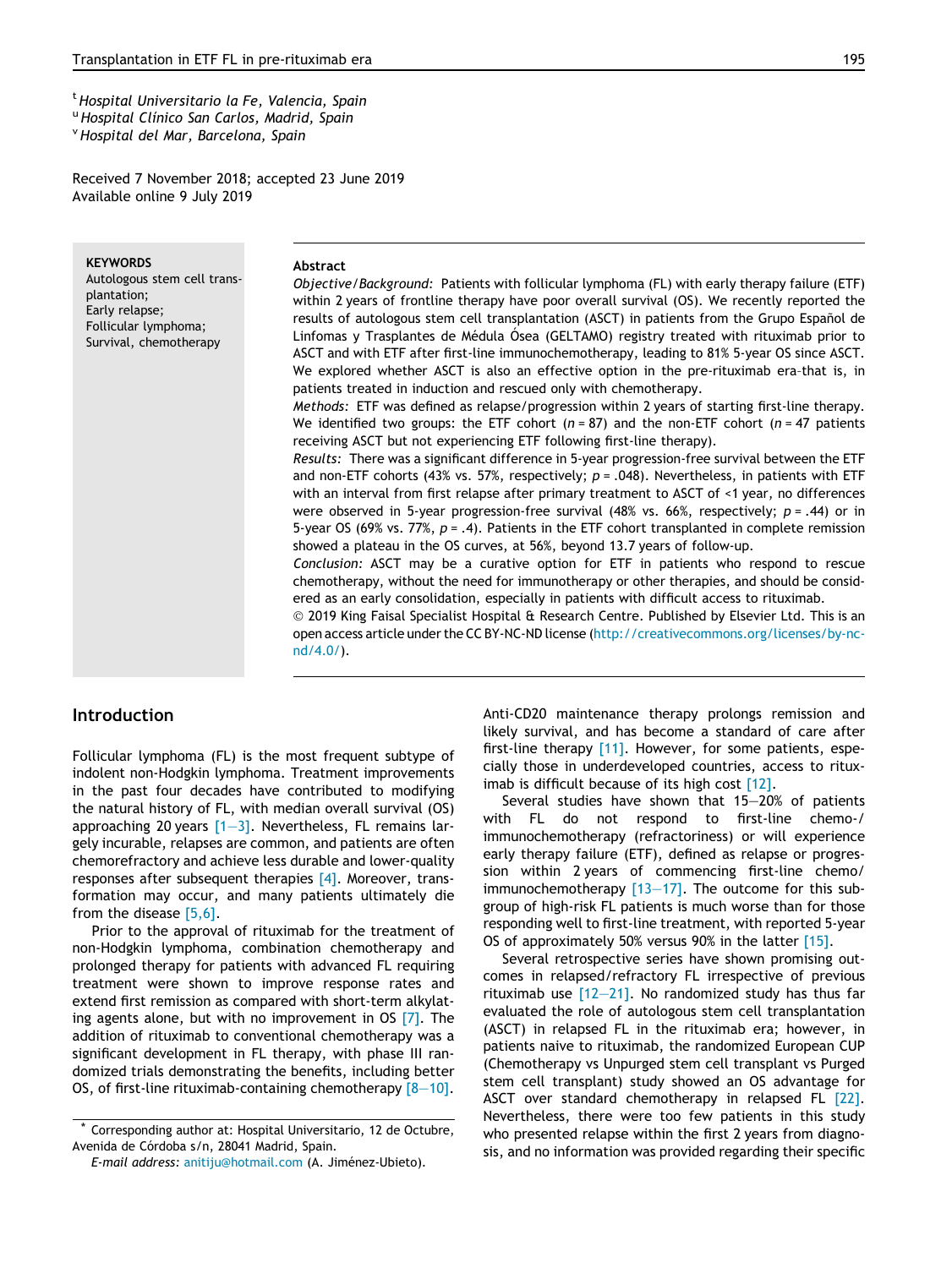outcome compared with those who experienced a later relapse.

At present, there are no standard therapeutic options for high-risk early failure FL, and considerable effort has been placed on investigating novel therapies in this setting. We recently published the results of ASCT in patients with FL from the Grupo Español de Linfomas y Trasplantes de Médula Ósea (GELTAMO) registry, treated with rituximab prior to transplant and with ETF after first-line therapy [\[23\].](#page-8-0) These patients had excellent survival, with 5-year OS since ASCT > 80%. In the present study, we sought to analyze whether ASCT is also an effective option in this high-risk subgroup of FL patients prior to the use of rituximab, that is, in patients treated in induction and rescued only with chemotherapy.

# Patients and methods

### Study design and participants

The GELTAMO registry database includes 655 patients with non-transformed FL who received ASCT between January 1, 1989 and December 31, 2007, at 44 centers in Spain. Of this total, we identified 255 patients who underwent transplantation in either second complete response (CR2) or second partial response (PR2). Data on duration of response to first-line immunochemotherapy were available for 202 patients; of these, a total of 134 patients (66%), who were transplanted in either CR2  $(n = 94)$  or PR2  $(n = 40)$ , were naive to rituximab prior to ASCT. Therefore, the population for this analysis comprised 134 nontransformed FL patients with known duration of response to first-line therapy (Fig. 1). Regarding histology, patients were classified per the Working Formulation into follicular small cleaved cell, follicular mixed small cleaved and large cell, or follicular large cell, and according to the Revised European–American Classification of Lymphoid Neoplasms, as non-Hodgkin lymphoma follicular Grade 1, 2, or 3 [\[24\].](#page-8-0) In this analysis, ETF was defined as relapse/ progression within 2 years of starting first-ine chemotherapy. Patients in the GELTAMO registry who underwent their first ASCT and experienced relapse/progression within 2 years of starting first-line therapy and underwent ASCT following achievement of a CR2 or PR2 comprised the ETF cohort. Outcomes were compared with those patients in the GELTAMO registry who received their first ASCT in either CR2 or PR2, but who did not experience ETF following first-line therapy. All the patients needed treatment at the time of initiation of salvage treatment according to Groupe d'Etudes des Lymphomes Folliculaires (GELF) criteria [\[25\]](#page-8-0).

# Ethical approval

All procedures performed in studies involving human participants were in accordance with the ethical standards of the institutional and/or national research committee and with the 1964 Helsinki Declaration and its later amendments or comparable ethical standards. For this type of study, formal consent is not required.



Fig. 1 CONSORT diagram for follicular lymphoma patients in the GELTAMO study. ASCT = autologous stem cell transplantation; CONSORT = Consolidated Standards of Reporting Trials;  $CR = complete response$ ;  $ETF = early therapy failure$ ;  $FL = fol$ licular lymphoma; GELTAMO = Grupo Español de Linfomas y Trasplantes de Médula Ósea; PR = partial response.

## Response and disease status

According to GELTAMO guidelines, CR was defined as the disappearance of all clinical evidence of disease, with normalization of X-rays, computed tomography scans, and laboratory values that had been abnormal prior to therapy; PR was defined as  $\geq$ 50% reduction in measurable disease for >1 month; and resistant/refractory disease was defined as lymphoma that progressed during initial combination chemotherapy or a response of less than PR to salvage therapy. From 1999 onward, response criteria used were those recommended internationally at the time of high-dose ther-apy [\[26\]](#page-8-0). As the timing of ASCT in relapse/refractory FL is not uniform across transplant centers, we compared outcomes of ETF in FL patients who underwent, or not, an early ASCT consolidation. Early ASCT was defined as transplantation performed within 1 year of ETF. The intent of this analysis was to evaluate the impact of early ASCT in FL patients with ETF.

#### Statistical analysis

The primary study end point was OS. Progression-free survival (PFS) was defined as the time from ASCT to disease relapse/progression or death from any cause. OS was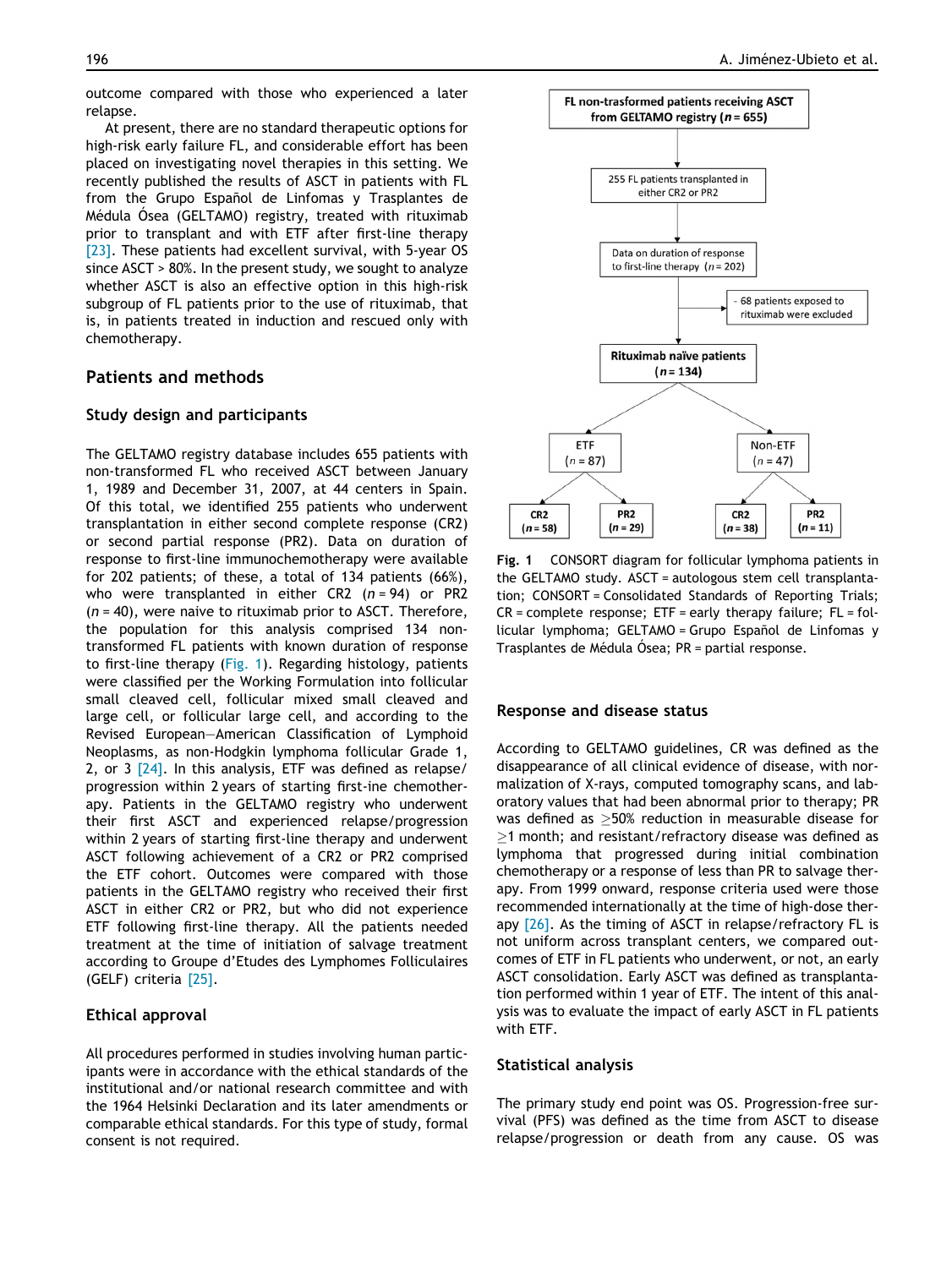analyzed from the time of ASCT. Surviving patients were censored at last follow-up. Patient-, disease-, and transplantation-related factors were compared between groups using the  $\chi^2$  test for categorical variables and the Mann–Whitney U test for continuous variables. PFS and OS were analyzed using the Kaplan–Meier method, and differences were assessed using the log-rank test. All p values were two-sided, and  $p < .05$  was considered statistically significant. Univariate analyses of PFS and OS were conducted for multiple patient-, disease-, and treatment-related factors. Statistically significant variables were included in multivariate analyses, which were performed using the Cox proportional hazards model.

## Results

## Baseline characteristics

Of the 134 patients included in the analysis, 87 experienced ETF. Of these, 58 were transplanted in CR2 and 29 in PR2. The non-ETF cohort comprised 47 patients who achieved CR/PR and progressed more than 2 years after starting first-line therapy. Of these, 36 were transplanted in CR2 and 11 in PR2. The time interval from first relapse after primary treatment to ASCT was 10 (range 4–56) months and 10 (range 4–37) months for the ETF and non-ETF cohorts, respectively ( $p = .9$ ). In the ETF and non-ETF groups, a total of 78% (68/87) and 83% (39/47) of the patients, respectively, received ASCT within the 1st year after treatment failure ( $p = .5$ ). The median follow-up from ASCT for the 134 patients was 13.4 years (range 9–97 months). The median time to progression within first-line therapy was 11 (range 0.1–23) months and 47 (range 25–114) months for patients in the ETF and non-ETF cohorts, respectively  $(p < .00001)$ .

As first-line therapy, patients received either an anthracycline-based (70%; 94/134) or a fludarabine-based (2%; 3/134) regimen. Regarding rescue treatment, of the 106 patients with known data, 50% (53/106) received a cisplatin-based regimen, 21% (22/106) a fludarabine-based regimen, and 29% (31/106) an anthracycline-based regimen. For transplantation, peripheral blood (PB) was used as the progenitor cell source in 79% of patients (median number of CD34<sup>+</sup> cells infused  $2.7 \times 10^6$ /kg; range, 0.7–  $15.4 \times 10^{6}$ /kg). A total of 33/134 patients (25%) received a total body irradiation-containing conditioning regimen. The most commonly used conditioning regimen was carmustine, etoposide, cytarabine, and melphalan (BEAM; 46%; 61/134).

Patient/disease characteristics were well balanced between the ETF and non-ETF cohorts. The only differences were in the status according to the Eastern Cooperative Oncology Group (ECOG) scale, with more patients having  $ECOG > 2$  in the non-ETF group; and in the response to frontline chemotherapy, with more patients reaching CR in the non-ETF group (98% vs. 84%,  $p = .01$ ; [Table 1](#page-4-0)). In the ETF cohort, there were no differences between the group who received ASCT within 1 year  $(n = 68)$  versus > 1 year  $(n = 19)$  after first relapse, after primary treatment.

#### Survival analysis and predictors of survival

A significant difference was found for PFS  $(p = .048)$ between the ETF ( $n = 87$ ) and non-ETF cohorts ( $n = 47$ ), with 5-year PFS rates from the time of ASCT of 43% (95% confidence interval [CI], 33–55%) and 57% (95% CI, 44–71%), respectively [\(Fig. 2](#page-6-0)A). Nevertheless, in patients experiencing ETF with an interval from first relapse after primary treatment to ASCT of <1 year ( $n = 68$ ), the 5-year PFS was 48% (95% CI, 36–60%), which was similar to that of the non-ETF cohort (n = 19) (5-year PFS: 66%; 95% CI, 46–80%;  $p = .44$ ). No significant difference was found for OS ( $p = .4$ ) between the ETF and non-ETF cohorts, with 5-year OS rates from the time of ASCT of 69% (95% CI, 59–79%) and 77% (95% CI,  $65-89%$ ), respectively [\(Fig. 2](#page-6-0)B).

In the ETF cohort, multivariate analysis identified that factors associated with a higher risk of mortality (i.e., inferior OS) were male sex (hazard ratio [HR] = 2.46; 95% CI, 1.2–5.03;  $p = .01$ , older age (HR = 1.27; 95% CI, 1.05–10;  $p = .0005$ ), bone marrow infiltration at diagnosis (HR = 2.24; 95% CI, 1.13-4.4;  $p = .02$ ) and the use of bone marrow as a stem cell source (HR = 5.7; 95% CI, 2.5-13;  $p = .00002$ ). Factors correlating with an inferior PFS were male sex (HR = 2.36; 95% CI, 1.36-4.07;  $p = .002$ ), older age (HR = 1.97; 95% CI, 1.14–3.30;  $p = .01$ ), and the use of bone marrow as a stem cell source (HR = 2.58; 95% CI, 1.37–4.86;  $p = .003$ ).

## Response status at ASCT and survival in patients with ETF

Patients with ETF transplanted in CR ( $n = 58$ ) had a better OS (HR = 1.95; 95% CI, 1.06-3.57;  $p = .03$ ) but not a better PFS (HR = 1.42; 95% CI, 0.84-2.42;  $p = .1$ ) than those transplanted in PR  $(n = 29)$  [\(Fig. 3](#page-6-0)). Patients who underwent ASCT in CR ( $n = 58$ ) had a projected 5-year PFS and OS of 47% (95%) CI, 33–58%) and 74% (95% CI, 60–83%), respectively. In the latter group, there was a plateau in the OS curves beyond 13.7 years of follow-up, at 56%. Patients who underwent ASCT in PR  $(n = 29)$  had a projected 5-year PFS and OS of 36% (95% CI, 31–50%) and 57% (95% CI, 48–78%), respectively ([Fig. 3\)](#page-6-0).

## Causes of death and secondary malignancies

Among all 134 patients, 63 (47%) died: 49 after progression of FL and 14 without presenting progression of the disease. The causes of death of these 14 patients were infection (7 cases), secondary neoplasia (2 cases), cardiotixicity, hemorrhage, graft-versus-host disease (1 case each), and nonspecified nonrelapsed mortality (2 cases). In the ETF and non-ETF cohorts a total of  $49\%$  ( $n = 43$ ) and  $42\%$  $(n = 20)$  (p = .4) of patients died. Nineteen patients (14.1%) developed a secondary malignancy (12 cases of solid tumors, including 2 skin cancers and 7 cases of myelodysplastic syndrome/acute myelogenous leukemia) at a median of 9 years after ASCT. Of these 19 patients, 11 have died, and the rest were still alive at last follow-up. In the EFT and non-ETF cohorts, 14 patients (16%) and five patients (10.6%) developed secondary neoplasia ( $p = .4$ ).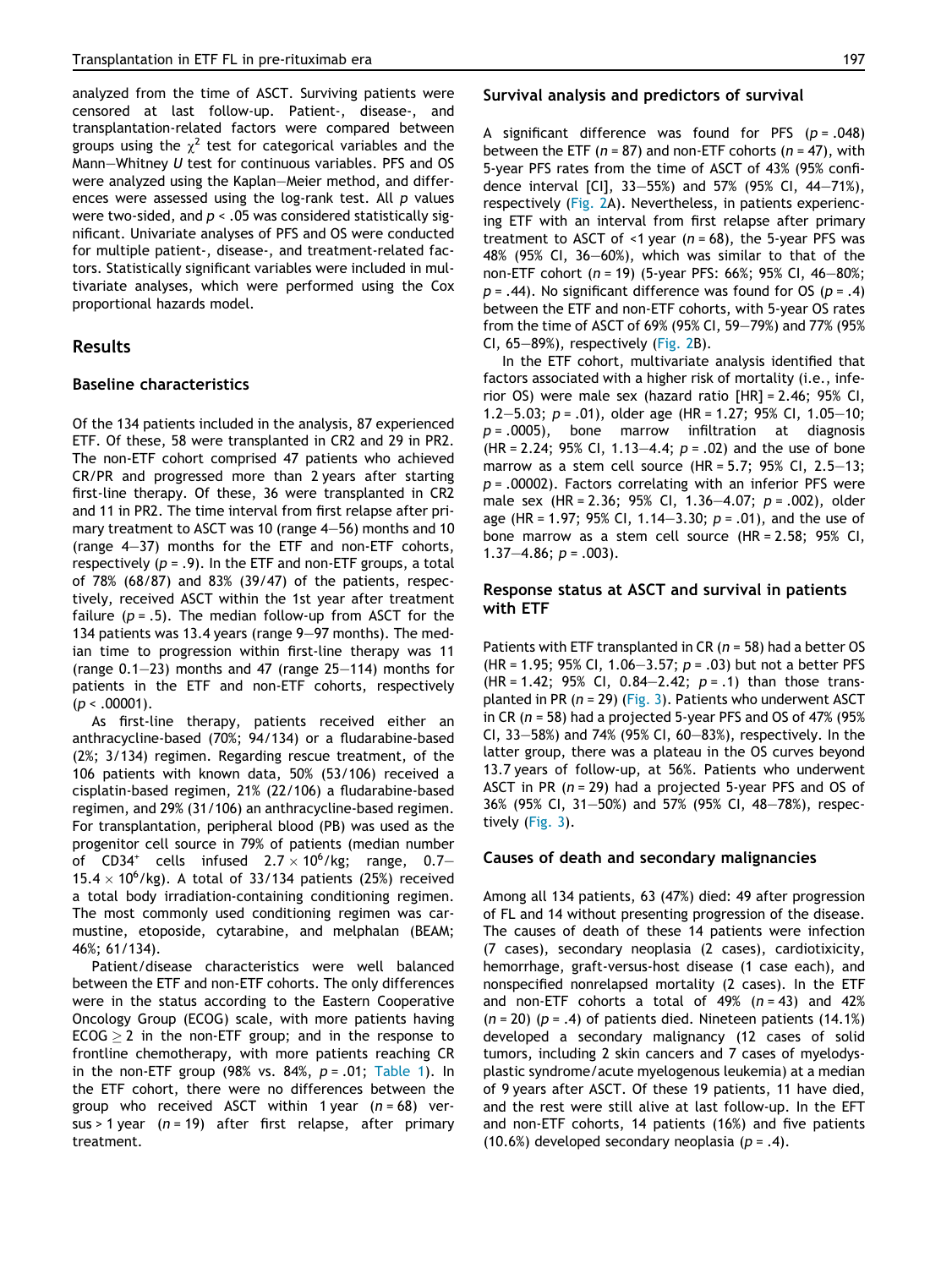| groups.                                            |                            |                        |                          |
|----------------------------------------------------|----------------------------|------------------------|--------------------------|
| Characteristics                                    | <b>ETF</b>                 | Non-ETF                | $p^{\mathrm{a}}$         |
|                                                    | $(n = 140)$                | $(n = 62)$             |                          |
| Age at diagnosis, y                                |                            |                        |                          |
| Median (range)                                     | 47 $(25 - 73)$             | 51 $(22-70)$           | .01                      |
| $\leq$ 46, n/N (%)                                 | 65/140 (46)                | 25/62(40)              |                          |
| $>46$ , $n/N$ (%)                                  | 75/140 (64)                | 37/62(60)              |                          |
| Sex, $n$ $(\%)$                                    |                            |                        |                          |
| Male                                               | 72 (51)                    | 32 (50)                | .6                       |
| Female                                             | 68 (49)                    | 32 (50)                |                          |
| ECOG performance<br>status, $n/N$ (%) <sup>b</sup> |                            |                        |                          |
| $0 - 1$                                            | 113/132 (86)               | 59/61 (97)             | .02                      |
| $\geq$ 2                                           | 19/132 (14)                | 2/61(3)                |                          |
|                                                    |                            |                        |                          |
| Ann Arbor stage, n/N (%)<br>$I-I$                  |                            |                        | .08                      |
|                                                    | 20/140(14)                 | 15/62(24)              |                          |
| $III - IV$                                         | 120/140 (86)               | 47/62 (76)             |                          |
| B symptoms, $n/N$ (%)<br>Absent                    |                            |                        |                          |
| Present                                            | 104/140 (75)<br>36/140(25) | 51/62(82)<br>11/62(18) | $\cdot$ 3                |
|                                                    |                            |                        |                          |
| Nodal sites, n/N (%)                               |                            |                        |                          |
| ${\leq}4$                                          | 50/73(69)                  | 26/37(70)              | .9                       |
| >4                                                 | 23/73(31)                  | 11/37(30)              |                          |
| Bone marrow involvement, n/N (%)                   |                            |                        |                          |
| Yes                                                | 74/133 (56)                | 29/59(49)              | .4                       |
| No                                                 | 59/133 (44)                | 30/59(51)              |                          |
| Lactate dehydrogenase, n/N (%)                     |                            |                        |                          |
| High                                               | 23/115 (20)                | 12/51(24)              | .6                       |
| Normal                                             | 92/115 (80)                | 39/51 (76)             |                          |
| Tumor mass, cm, n/N (%)                            |                            |                        |                          |
| <6                                                 | 51/105 (49)                | 23/44(52)              | $\cdot$                  |
| $\geq 6$                                           | 54/105 (51)                | 21/44(48)              |                          |
| Hemoglobin level, g/dL, n/N (%)                    |                            |                        |                          |
| ${\geq}12$                                         | 48/59 (86)                 | 23/29 (79)             | .4                       |
| $<12$                                              | 8/59(14)                   | 6/29(21)               |                          |
| $\beta$ 2-Microglobulin level, n/N $(\%)^c$        |                            |                        |                          |
| Low                                                | 29/100 (29)                | 10/35(21)              | $\cdot$                  |
| High                                               | 71/100 (71)                | 25/35(71)              |                          |
| FLIPI score, n/N (%)                               |                            |                        |                          |
| Intermediate-high                                  | 31/56(55)                  | 17/30(57)              | .9                       |
| FLIPI 2 score, n/N (%)                             |                            |                        |                          |
| Intermediate-high                                  | 41/57 (72)                 | 23/31(74)              | .9                       |
| Response to frontline therapy                      |                            |                        |                          |
| CR <sub>2</sub>                                    | 118/140 (84)               | 60/62(97)              | .008                     |
| $PR \geq 2$                                        | 17/140(12)                 | 2/62(3)                | .04                      |
| Unknown                                            | 5/140(4)                   | 0                      |                          |
|                                                    |                            |                        | (continued on next page) |

<span id="page-4-0"></span>Table 1 Main clinical features at diagnosis and treatment variables of early treatment failure and non-early treatment failure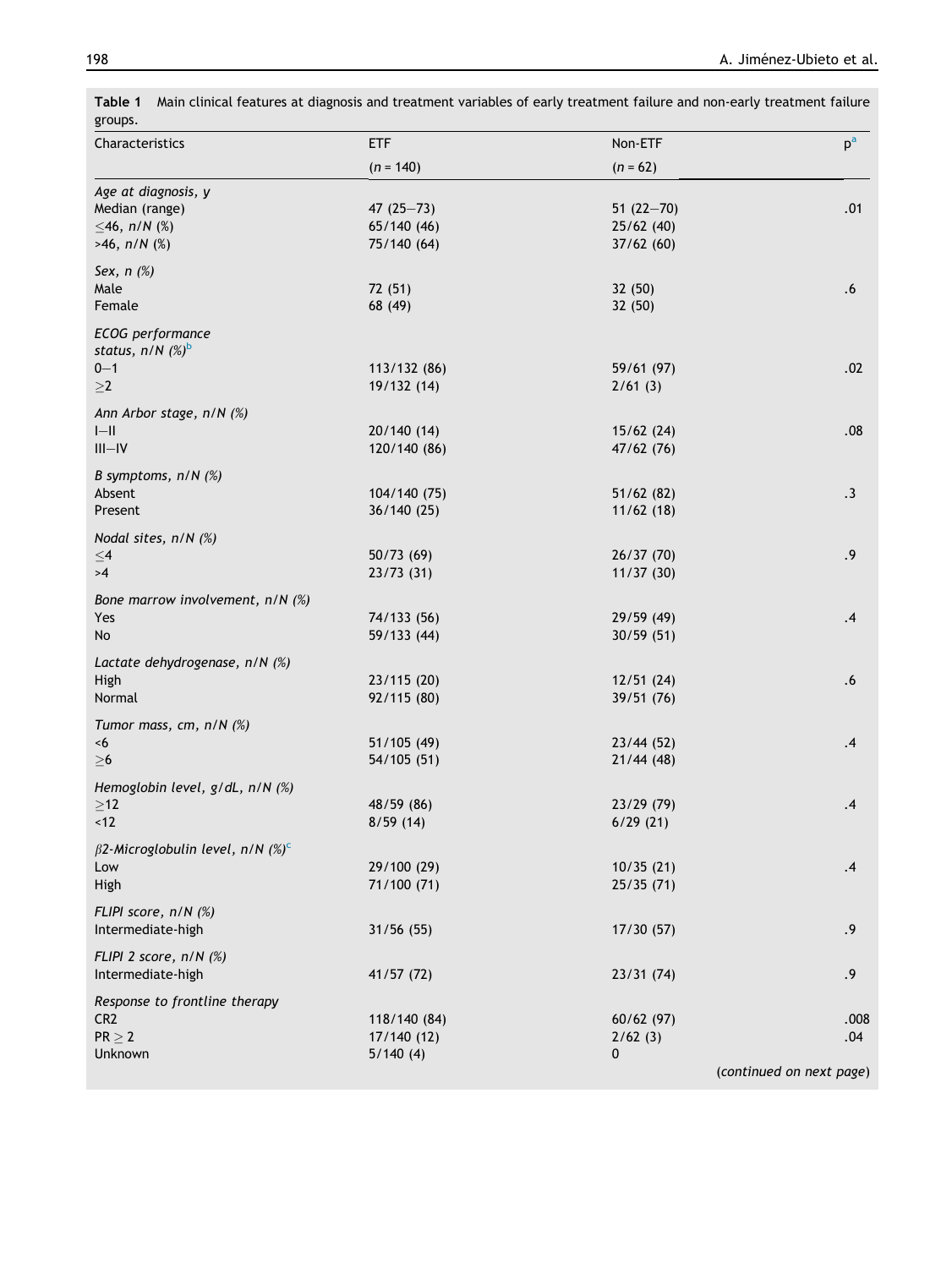<span id="page-5-0"></span>

| Table 1<br>(continued)                                                      |              |                       |       |  |
|-----------------------------------------------------------------------------|--------------|-----------------------|-------|--|
| Characteristics                                                             | ETF          | Non-ETF<br>$(n = 62)$ | $p^a$ |  |
|                                                                             | $(n = 140)$  |                       |       |  |
| Median lines of therapy to                                                  |              |                       |       |  |
| reach first response                                                        |              |                       |       |  |
| $\mathbf{1}$                                                                | 111/140 (79) | 57/62(92)             | 0.02  |  |
| $\geq$ 1                                                                    | 29/140 (21)  | 5/62(8)               |       |  |
| Time from first relapse after<br>primary treatment to ASCT, $y$ , $n/N$ (%) |              |                       |       |  |
| $\leq$ 1                                                                    | 103/140 (74) | 52/62(84)             | .1    |  |
| >1                                                                          | 37/140 (26)  | 10/62(16)             |       |  |
| Disease status at ASCT, n/N (%)                                             |              |                       |       |  |
| CR <sub>2</sub>                                                             | 95 (68)      | 50(81)                | .005  |  |
| $PR \geq 2$                                                                 | 45 (32)      | 12 (19)               |       |  |
| Anthracycline-based induction therapy                                       |              |                       |       |  |
| Yes                                                                         | 104/140 (74) | 43/62(69)             | .4    |  |
| No                                                                          | 36/140(26)   | 19/62(31)             |       |  |
| Receipt of rituximab prior<br>to HDT/ASCT, n/N (%)                          |              |                       |       |  |
| Yes                                                                         | 52/140 (37)  | 16/62(26)             | .1    |  |
| <b>No</b>                                                                   | 88/140 (63)  | 46/62(74)             |       |  |
| TBI-based conditioning<br>regimen, n/N (%)                                  |              |                       |       |  |
| Yes                                                                         | 24/140 (17)  | 10/62(16)             | .9    |  |
| <b>No</b>                                                                   | 116/140(83)  | 52/62(84)             |       |  |
| Use of PBPCs for ASCT, n/N (%)                                              |              |                       |       |  |
| Yes                                                                         | 119/140 (85) | 55/62(89)             | .5    |  |
| No                                                                          | 21/140(15)   | 7/62(11)              |       |  |
| Years of transplant                                                         |              |                       |       |  |
| 1989-1999                                                                   | 73/140 (52)  | 30/621(48)            | .8    |  |
| 2000-2007                                                                   | 67/140(48)   | 32/62 (52)            |       |  |

Note. In some categories, the % values may not sum to 100% because of rounding. ASCT = autologous stem cell transplantation; CR = complete response; ECOG = Eastern Cooperative Oncology Group; ETF = early therapy failure; FLIPI = Follicular Lymphoma International Prognostic Index; HDT = high-dose therapy; PBPCs = peripheral blood progenitor cells; PR = partial response; TBI = total body irradiation.

<sup>a</sup> Comparison between transplantations performed after an early treatment failure or a non-early treatment failure.<br><sup>b</sup> Performance status according to the ECOG scale: 0–1, low level of functional impairment; 2–4, high l

<sup>c</sup> According to normal values of each laboratory.

# **Discussion**

Patients with FL experiencing ETF following first-line chemotherapy/immunochemotherapy lack effective treatments and ETF has been recently validated as a prognostic marker of poor outcome [\[15,16,27,28\]](#page-8-0). Data from the Center for International Blood and Marrow Transplant Research and the National LymphoCare Study on 174 non-ASCT patients and 175 ASCT patients who received a rituximabbased chemotherapy as frontline treatment showed that there were no differences in 5-year OS between the two groups (60% vs. 67%, respectively,  $p = .16$ ) [\[29\]](#page-8-0). However, patients with FL with ETF receiving ASCT soon after treatment failure (<1 year of ETF,  $n = 123$ ) had a higher 5-year OS than those without ASCT (73% vs. 60%) [\[29\].](#page-8-0) Our previous report from the GELTAMO registry [\[23\],](#page-8-0) including only patients from the rituximab era, showed no significant difference in PFS (49% vs. 60%,  $p = .49$ ) or in OS (81% vs. 83%,  $p = .8$ ) between patients in the ETF or non-ETF cohort. Additionally, patients with early ASCT, performed within 1 year of ETF, showed similar PFS (49% vs. 66%,  $p = .4$ ) and OS (86%) vs. 85%,  $p = .9$ ) to those in the non-ETF group. Overall, these results suggest that ASCT is an effective treatment option for transplant-eligible patients with high-risk FL who experience ETF in the rituximab era. Nevertheless, it is not known whether this favorable outcome is a consequence of ASCT alone or is the result of a synergistic effect of ASCT plus rituximab. In the present study, we demonstrate in a large, long-term follow-up group of rituximab-naive patients that ASCT is also an effective treatment in this setting, reaching a 5-year PFS and OS since the time of ASCT of 43% and 67%,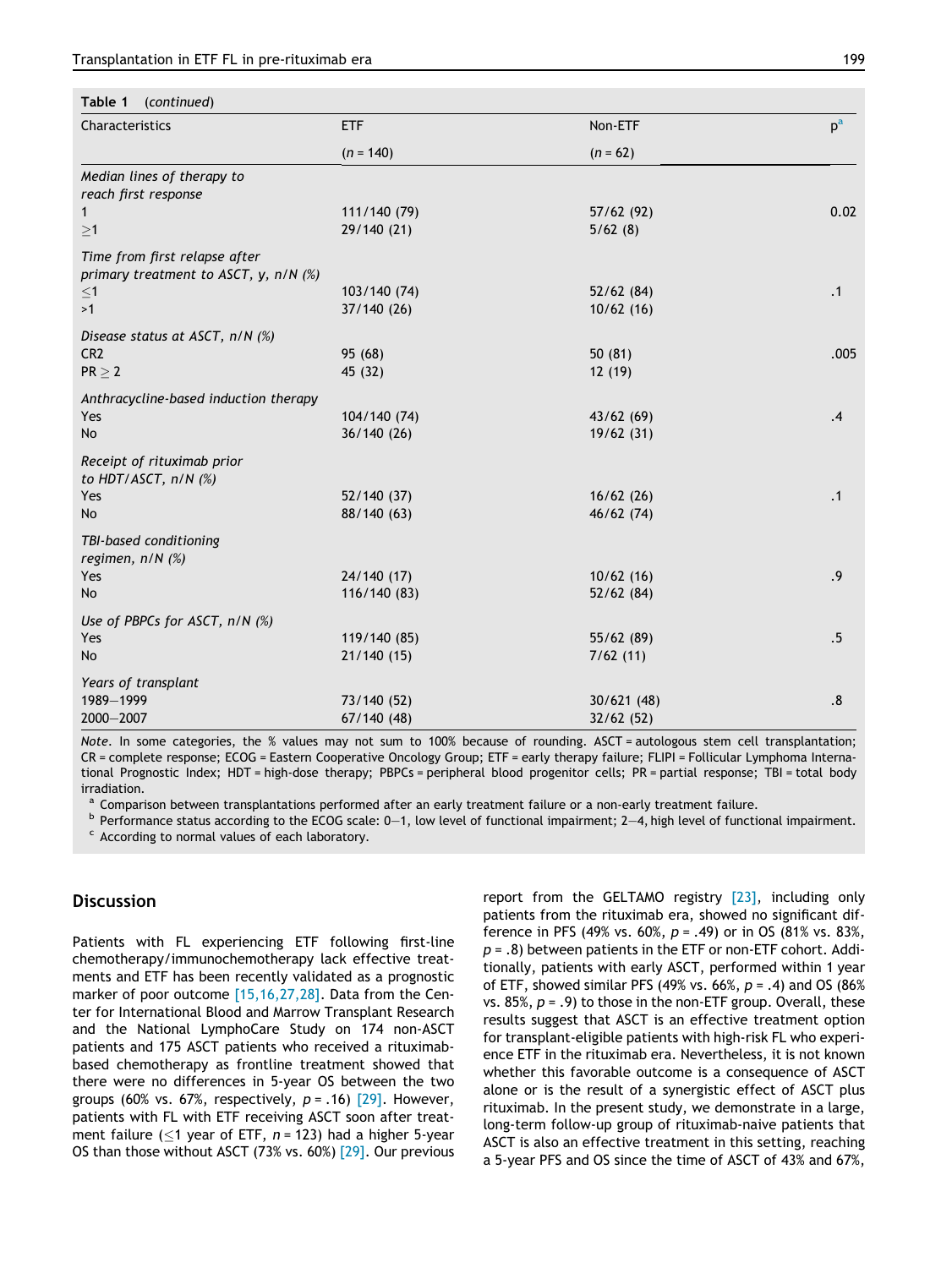<span id="page-6-0"></span>

Fig. 2 Kaplan–Meier curves. (A) Progression-free survival and (B) overall survival from the time of autologous stem cell transplantation, according to whether patients had early therapy failure ( $n = 87$ ; black line) or not ( $n = 47$ ; gray line) after first-line therapy. ASCT = autologous stem cell transplantation.



Fig. 3 Kaplan–Meier curves. (A) Progression-free survival and (B) Overall survival from the time of autologous stem cell transplantation (ASCT) in patients presenting early therapy failure according to the status of response at the moment of ASCT: second complete response ( $n = 58$ , black line) or second partial response ( $n = 29$ , gray line).

respectively. Interestingly, in patients experiencing ETF with an interval from first relapse after primary treatment to ASCT of <1 year, there were no differences in 5-year PFS (48% vs. 66%, respectively,  $p = .44$ ) between the two cohorts, which was similar to that for patients who received an ASCT with an interval from first relapse after primary treatment to ASCT of <1 year but receiving rituximab prior to transplant (5-year PFS 49%) [\[23\].](#page-8-0) A very recent study has reported the results from patients with advanced FL who received frontline treatment within the GLSG1996 (German Low-Grade Lymphoma Study Group) or GLSG2000 trials, and who presented with ETF  $[30]$ . Those patients who received ASCT  $(n = 52)$  showed a significant survival benefit with a 5-year second-line PFS versus no transplant patients ( $n = 46$ ) of 51% versus 19% ( $p < .0001$ ) and a 5-year second-line OS of 77% versus 59% ( $p = .031$ ). Of the 52 patients who received ASCT, only 10 had received rituximab prior to ASCT [\[30\]](#page-8-0). Moreover, ASCT had a greater impact on improved treatment outcome as compared with second-line rituximab. Similar results have been reported by Le Gouill et al. [\[20\]](#page-8-0) for patients in the FL2000 study who were in progression after first-line therapy with or without addition of rituximab to chemotherapy and interferon. The authors found a significant difference in 3-year OS (92% vs. 63%, respectively;  $p = 0.0003$ ) between patients receiving ASCT and those who did not. This benefit was relevant irrespective of frontline rituximab exposure. By contrast, Sebban et al. [\[31\]](#page-9-0) reported a stronger impact of rituximab compared with ASCT in patients in the GELF-86 and GELF-94 trials. Of the 364 patients included in these two studies, 98 had been treated with ASCT, including 33 after rituximabcontaining salvage regimen. The 33 patients on combined treatment presented a 5-year survival after relapse >90%, suggesting a possible synergism between the two therapies. Our results on patients treated with the combination of rituximab plus ASCT  $[23]$  were somewhat better than those who received ASCT only (5-year PFS and OS of 49% vs. 43% and 81% vs. 69%, respectively). However, the differences disappeared when we analyzed exclusively patients experiencing ETF with an interval from first relapse after primary treatment to ASCT of <1 year (5-year PFS 49% vs. 48%, respectively), suggesting that the possible synergistic effect of rituximab plus ASCT is not as relevant if ASCT is offered soon in the course of the disease.

In the present analysis, the time from first relapse after primary treatment to ASCT was 10 months in both the ETF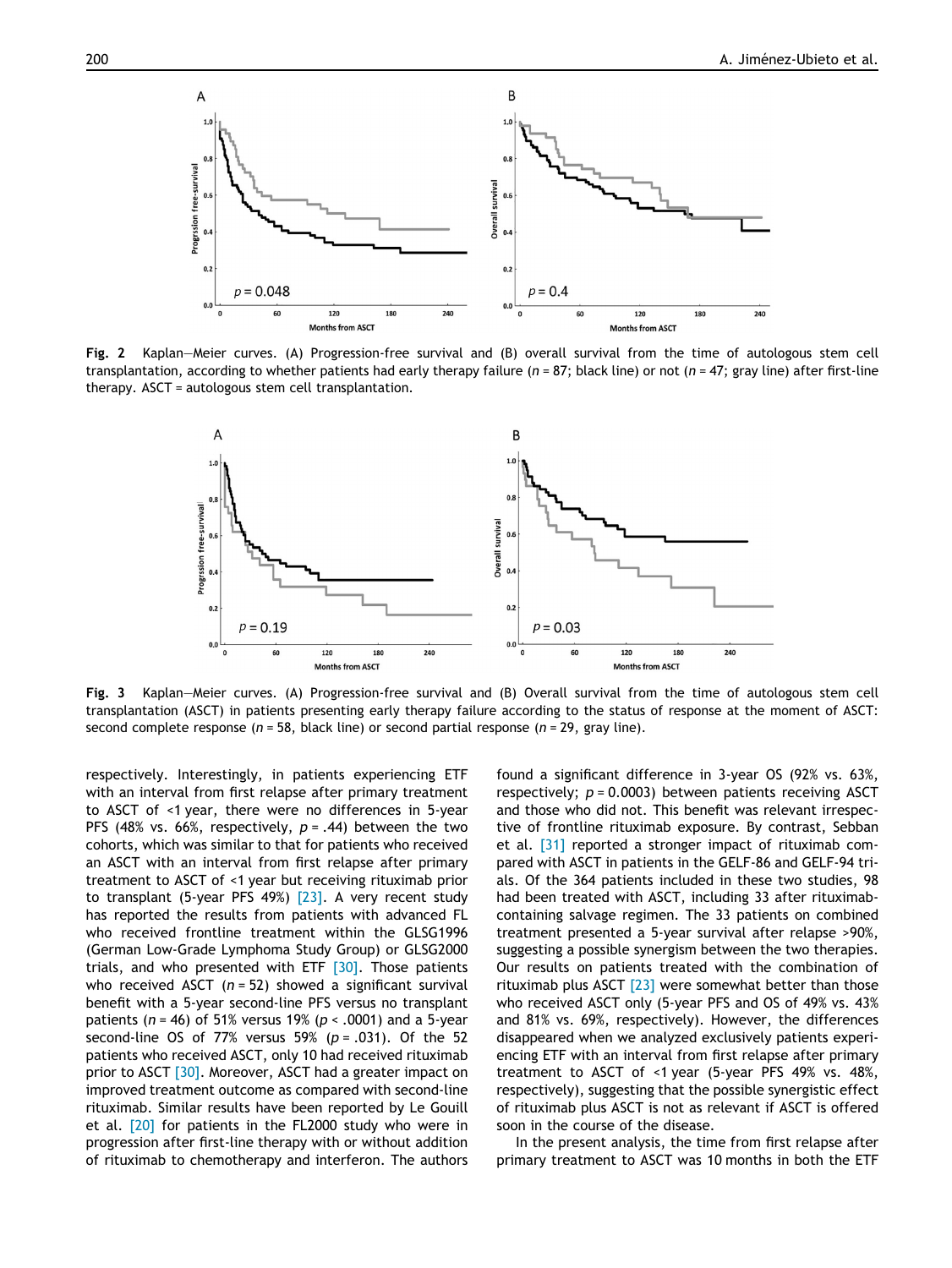#### <span id="page-7-0"></span>Table 2 Clinical practice points.

- Patients with follicular lymphoma (FL) who experience early therapy failure (ETF) within 2 years of frontline therapy have poor overall survival (OS).
- For patients naive to rituximab, the randomized European CUP (cancer of unknown primary site) study showed an OS advantage for ASCT compared with standard chemotherapy in relapsed FL. Nevertheless, there were too few patients who presented relapse within the first 2 years from diagnosis, and no information was available about their specific outcome.
- Our previous study showed that FL patients from the GELTAMO (Grupo Español de Linfomas y Trasplantes de Médula Ósea) with ETF after first-line therapy immunochemotherapy who undergo ASCT have an excellent survival, with 5-year OS since ASCT greater than 80%.
- In the present study, we found that ASCT is also an effective option in ETF FL patients prior to the use of rituximab, leading to a 5-year PFS and OS of 43% and 69%, respectively.
- Patients experiencing ETF with an interval from first relapse after primary treatment to ASCT of < 1 year have similar 5-year PFS to the non-EFT cohort (48% vs. 66%, respectively;  $p = .44$ ). No differences were found when these patients were compared with rituximab-exposed patients who received ASCT with an interval from first relapse after primary treatment to ASCT of <1 year (5-year PFS, 49%).
- These findings suggest that ASCT can be a curative option in ETF FL patients who respond to rescue treatments without the need of rituximab, above all in patients experiencing ETF with an interval from first relapse after primary treatment to ASCT of <1 year. Early ASCT could be a promising option in patients with difficult access to rituximab.

and non-ETF cohorts, with both receiving mostly anthracycline-containing induction regimens. The only relevant difference between the two groups was the ECOG score, with more patients having a performance status according to the ECOG scale  $\geq 2$  in the non-ETF cohort, and the response status to first-line therapy (significantly better in the non-ETF group). There were no differences in terms of age, status of disease at ASCT, or other already-known prognostic factors in FL. The survival benefit of PB over bone marrow as a stem cell source has been observed in most of the settings, likely because PB is associated with a reduction in the number of platelet transfusions and with the time to platelet and neutrophil recovery [\[32,33\].](#page-9-0) Male sex and older age have recently been demonstrated as adverse prognostic factors both in the setting of autologous transplantation [\[25\]](#page-8-0) and in rituximabtreated patients [\[11\].](#page-8-0)

Overall, our results suggest that, whereas some patients might benefit from more aggressive therapies, such as allogenic stem cell transplantations, or novel drugs, such as immunomodulatory agents [\[34\]](#page-9-0), monoclonal antibodies [\[35\]](#page-9-0), phosphoinositide 3-kinase inhibitors [\[36\]](#page-9-0), or even the application of bispecific T-cell engagers [\[37\]](#page-9-0) and chimeric antigen receptor T cells  $[38]$ , there are a considerable number of patients in this high-risk ETF subgroup that can be cured with ASCT, even in the absence of rituximab (Table 2). This is a hopeful option, especially in patients with difficult access to rituximab, as is the case in many underdeveloped countries.

Our study has several limitations, including its retrospective design, the antiquity of the data, and the absence of a cohort of non-ASCT patients. Nonetheless, we believe the findings are valuable, owing to the very long follow-up and the absence of standard therapeutic options for high-risk early failure FL.

# **Conclusions**

Our results lead us to suggest that ASCT can be a curative option in ETF FL patients who respond to rescue treatments, without the need of rituximab. These results are more favorable when ASCT is performed in patients experiencing ETF with an interval from first relapse after primary treatment to ASCT of <1 year. Thus, early ASCT could be a hopeful option in patients with difficult access to rituximab.

# Acknowledgments

The authors acknowledge the patients and their families, all participating members of the GELTAMO study group, Angel Cedillo for administrative support, and Dr. Kenneth McCreath for English editorial assistance, which was funded by the Foundation Research Institute at the Hospital Universitario 12 de Octubre, and complied with Good Publication Practice 3 ethical guidelines (Battisti et al., Ann Intern Med 2015; 163:461–4).

# Declaration of Competing Interest

The authors have stated that they have no conflicts of interest.

# Authors' contributions

JUA, GC, and LJJ were involved in the study conception and design, provision of study materials or patients, collection and assembly of data, data analysis and interpretation, manuscript writing, and manuscript approval. SA, CD, and LG-A were involved in provision of study materials or patients, collection and assembly of data, manuscript writing, and manuscript approval. The remaining authors were involved in data analysis and interpretation, and manuscript review and approval.

## References

[1] [Tan D, Horning SJ, Hoppe RT, Levy R, Rosenberg SA, Sigal BM,](http://refhub.elsevier.com/S1658-3876(19)30052-4/h0005) [et al. Improvements in observed and relative survival in](http://refhub.elsevier.com/S1658-3876(19)30052-4/h0005) [follicular grade 1–2 lymphoma during 4 decades: the Stanford](http://refhub.elsevier.com/S1658-3876(19)30052-4/h0005) [University experience. Blood 2013;122:981–7.](http://refhub.elsevier.com/S1658-3876(19)30052-4/h0005)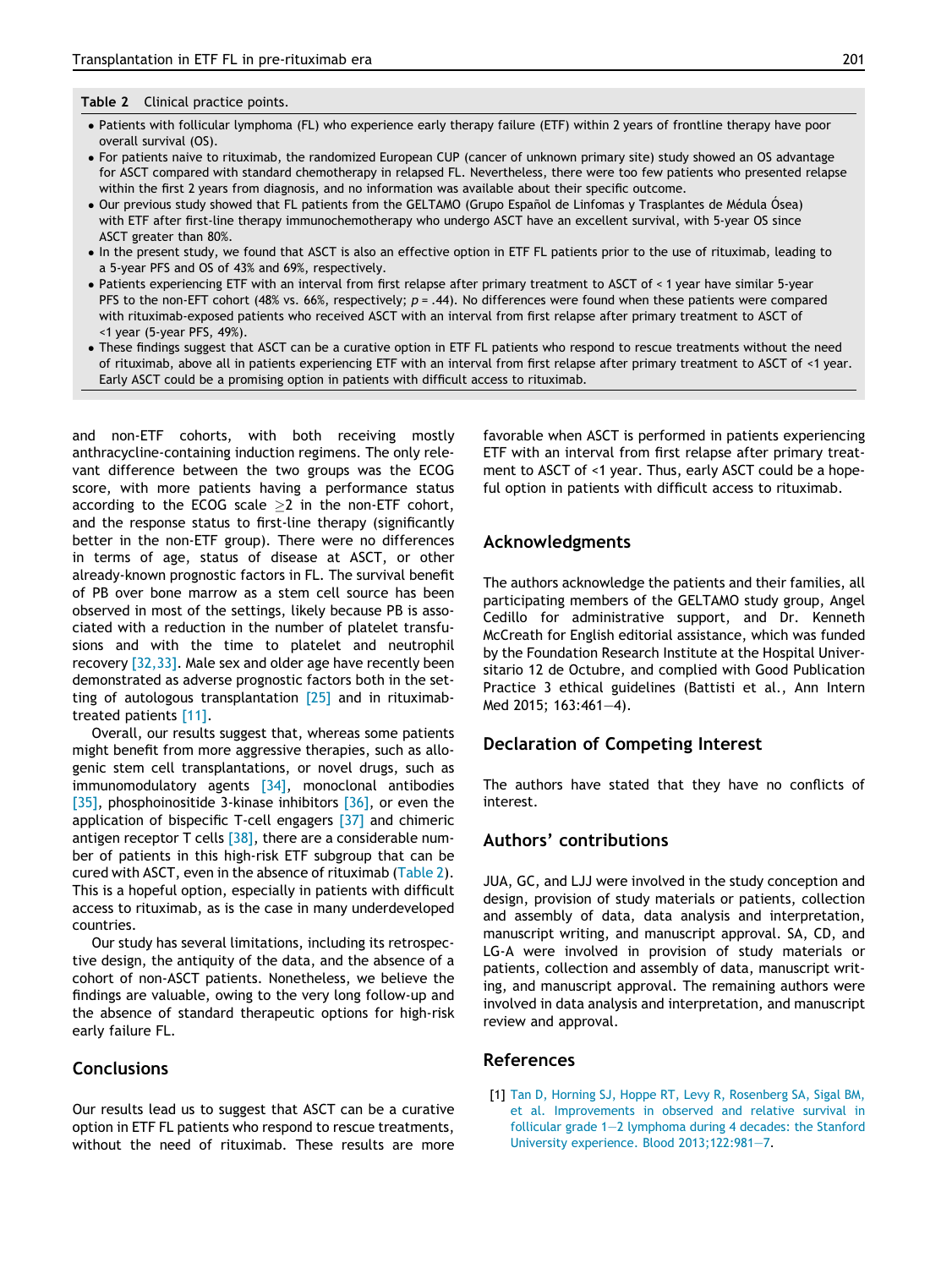- <span id="page-8-0"></span>[2] [Liu Q, Fayad L, Cabanillas F, Hagemeister FB, Ayers GD, Hess](http://refhub.elsevier.com/S1658-3876(19)30052-4/h0010) [M, et al. Improvement of overall and failure-free survival in](http://refhub.elsevier.com/S1658-3876(19)30052-4/h0010) [stage IV follicular lymphoma: 25 years of treatment experience](http://refhub.elsevier.com/S1658-3876(19)30052-4/h0010) [at the University of Texas M.D. Anderson Cancer Center. J Clin](http://refhub.elsevier.com/S1658-3876(19)30052-4/h0010) [Oncol 2006;24:1582–9.](http://refhub.elsevier.com/S1658-3876(19)30052-4/h0010)
- [3] [Swenson WT, Wooldridge JE, Lynch CF, Forman-Hoffman VL,](http://refhub.elsevier.com/S1658-3876(19)30052-4/h0015) [Chrischilles E, Link BK. Improved survival of follicular lymphoma](http://refhub.elsevier.com/S1658-3876(19)30052-4/h0015) [patients in the United States. J Clin Oncol 2005;23:5019–26.](http://refhub.elsevier.com/S1658-3876(19)30052-4/h0015)
- [4] [Johnson PW, Rohatiner AZ, Whelan JS, Price CG, Love S, Lim J,](http://refhub.elsevier.com/S1658-3876(19)30052-4/h0020) [et al. Patterns of survival in patients with recurrent follicular](http://refhub.elsevier.com/S1658-3876(19)30052-4/h0020) [lymphoma: a 20-year study from a single center. J Clin Oncol](http://refhub.elsevier.com/S1658-3876(19)30052-4/h0020)  $1995:13:140 - 7$
- [5] [Montoto S, Fitzgibbon J. Transformation of indolent B-cell](http://refhub.elsevier.com/S1658-3876(19)30052-4/h0025) [lymphomas. J Clin Oncol 2011;29:1827–34](http://refhub.elsevier.com/S1658-3876(19)30052-4/h0025).
- [6] Alonso-Álvarez S, Magnano L, Alcoceba M, Andrade-Campos M, Espinosa-Lara N, Rodríguez G, et al. Risk of, and survival [following, histological transformation in follicular lymphoma in](http://refhub.elsevier.com/S1658-3876(19)30052-4/h0030) [the rituximab era. A retrospective multicenter study by the](http://refhub.elsevier.com/S1658-3876(19)30052-4/h0030) [Spanish GELTAMO group. Br J Haematol 2017;178:699–708](http://refhub.elsevier.com/S1658-3876(19)30052-4/h0030).
- [7] [Lister TA. High-dose therapy for follicular lymphoma revisited:](http://refhub.elsevier.com/S1658-3876(19)30052-4/h0035) [not if, but when? J Clin Oncol 2003;21:3894–6.](http://refhub.elsevier.com/S1658-3876(19)30052-4/h0035)
- [8] [Herold M, Haas A, Srock S, Neser S, Al-Ali KH, Neubauer A,](http://refhub.elsevier.com/S1658-3876(19)30052-4/h0040) [et al. Rituximab added to first-line mitoxantrone, chlorambu](http://refhub.elsevier.com/S1658-3876(19)30052-4/h0040)[cil, and prednisolone chemotherapy followed by interferon](http://refhub.elsevier.com/S1658-3876(19)30052-4/h0040) [maintenance prolongs survival in patients with advanced](http://refhub.elsevier.com/S1658-3876(19)30052-4/h0040) [follicular lymphoma: an East German Study Group Hematology](http://refhub.elsevier.com/S1658-3876(19)30052-4/h0040) [and Oncology Study. J Clin Oncol 2017;25:1986–92](http://refhub.elsevier.com/S1658-3876(19)30052-4/h0040).
- [9] [Marcus R, Imrie K, Solal-Celigny P, Catalano JV, Dmoszynska A,](http://refhub.elsevier.com/S1658-3876(19)30052-4/h0045) [Raposo JC, et al. Phase III study of R-CVP compared with](http://refhub.elsevier.com/S1658-3876(19)30052-4/h0045) [cyclophosphamide, vincristine, and prednisone alone in](http://refhub.elsevier.com/S1658-3876(19)30052-4/h0045) [patients with previously untreated advanced follicular lym](http://refhub.elsevier.com/S1658-3876(19)30052-4/h0045)[phoma. J Clin Oncol 2008;26:4579–86](http://refhub.elsevier.com/S1658-3876(19)30052-4/h0045).
- [10] Forstpointner R, Dreyling M, Repp R, Hermann S, Hänel A, [Metzner B, et al. The addition of rituximab to a combination of](http://refhub.elsevier.com/S1658-3876(19)30052-4/h0050) [fludarabine, cyclophosphamide, mitoxantrone \(FCM\) signifi](http://refhub.elsevier.com/S1658-3876(19)30052-4/h0050)[cantly increases the response rate and prolongs survival as](http://refhub.elsevier.com/S1658-3876(19)30052-4/h0050) [compared with FCM alone in patients with relapsed and](http://refhub.elsevier.com/S1658-3876(19)30052-4/h0050) [refractory follicular and mantle cell lymphomas: results of a](http://refhub.elsevier.com/S1658-3876(19)30052-4/h0050) [prospective randomized study of the German Low-Grade](http://refhub.elsevier.com/S1658-3876(19)30052-4/h0050) [Lymphoma Study Group. Blood 2004;104:3064–71](http://refhub.elsevier.com/S1658-3876(19)30052-4/h0050).
- [11] Salles G, Seymour JF, Offner F, López-Guillermo A, Belada D, [Xerri L, et al. Rituximab maintenance for 2 years in patients](http://refhub.elsevier.com/S1658-3876(19)30052-4/h0055) [with high tumour burden follicular lymphoma responding to](http://refhub.elsevier.com/S1658-3876(19)30052-4/h0055) [rituximab plus chemotherapy \(PRIMA\): a phase 3, randomised](http://refhub.elsevier.com/S1658-3876(19)30052-4/h0055) [controlled trial. Lancet 2011;377:42–51](http://refhub.elsevier.com/S1658-3876(19)30052-4/h0055).
- [12] [Papaioannou D, Rafia R, Rathbone J, Stevenson M, Buckley](http://refhub.elsevier.com/S1658-3876(19)30052-4/h0060) [Woods H, Stevens J. Rituximab for the first-line treatment of](http://refhub.elsevier.com/S1658-3876(19)30052-4/h0060) [stage III–IV follicular lymphoma \(review of Technology](http://refhub.elsevier.com/S1658-3876(19)30052-4/h0060) [Appraisal No. 110\): a systematic review and economic evalu](http://refhub.elsevier.com/S1658-3876(19)30052-4/h0060)[ation. Health Technol Assess 2012;16:1–253](http://refhub.elsevier.com/S1658-3876(19)30052-4/h0060).
- [13] [Mozessohn L, Cheung MC, Crump M, Buckstein R, Berinstein N,](http://refhub.elsevier.com/S1658-3876(19)30052-4/h0065) [Imrie K, et al. Chemoimmunotherapy resistant follicular](http://refhub.elsevier.com/S1658-3876(19)30052-4/h0065) [lymphoma: predictors of resistance, association with transfor](http://refhub.elsevier.com/S1658-3876(19)30052-4/h0065)[mation and prognosis. Leuk Lymphoma 2014;55:2502–7.](http://refhub.elsevier.com/S1658-3876(19)30052-4/h0065)
- [14] Sorigue M, Mercadal S, Alonso S, Fernández-Álvarez R, García [O, Moreno M, et al. Refractoriness to immunochemotherapy in](http://refhub.elsevier.com/S1658-3876(19)30052-4/h0070) [follicular lymphoma: predictive factors and outcome. Hematol](http://refhub.elsevier.com/S1658-3876(19)30052-4/h0070) [Oncol 2017;35:520–7](http://refhub.elsevier.com/S1658-3876(19)30052-4/h0070).
- [15] [Casulo C, Byrtek M, Dawson KL, Zhou X, Farber CM, Flowers CR,](http://refhub.elsevier.com/S1658-3876(19)30052-4/h0075) [et al. Early relapse of follicular lymphoma after rituximab plus](http://refhub.elsevier.com/S1658-3876(19)30052-4/h0075) [cyclophosphamide, doxorubicin, vincristine, and prednisone](http://refhub.elsevier.com/S1658-3876(19)30052-4/h0075) [defines patients at high risk for death: an analysis from the](http://refhub.elsevier.com/S1658-3876(19)30052-4/h0075) [National LymphoCare Study. J Clin Oncol 2015;33:2516–22.](http://refhub.elsevier.com/S1658-3876(19)30052-4/h0075)
- [16] [Murakami S, Kato H, Higuchi Y, Yamamoto K, Yamamoto H,](http://refhub.elsevier.com/S1658-3876(19)30052-4/h0080) [Saito T, et al. Prediction of high risk for death in patients with](http://refhub.elsevier.com/S1658-3876(19)30052-4/h0080) [follicular lymphoma receiving rituximab plus cyclophos](http://refhub.elsevier.com/S1658-3876(19)30052-4/h0080)[phamide, doxorubicin, vincristine, and prednisolone in first](http://refhub.elsevier.com/S1658-3876(19)30052-4/h0080)[line chemotherapy. Ann Hematol 2016;95:1259–69](http://refhub.elsevier.com/S1658-3876(19)30052-4/h0080).
- [17] Jiménez-Ubieto A, Grande C, Caballero D, Yáñez L, Novelli S, Hernández MT, et al. Progression-free survival at 2 years post[autologous transplant: a surrogate end point for overall](http://refhub.elsevier.com/S1658-3876(19)30052-4/h0085) [survival in follicular lymphoma. Cancer Med 2017;6:2766–74](http://refhub.elsevier.com/S1658-3876(19)30052-4/h0085).
- [18] Jiménez-Ubieto A, Grande C, Caballero D, Yáñez L, Novelli S, Hernández [MT, et al. Autologous stem cell transplantation for](http://refhub.elsevier.com/S1658-3876(19)30052-4/h0090) [follicular lymphoma. Favorable long-term survival irrespective](http://refhub.elsevier.com/S1658-3876(19)30052-4/h0090) [of pretransplantation rituximab exposure. Biol Blood Marrow](http://refhub.elsevier.com/S1658-3876(19)30052-4/h0090) [Transplant 2017;23:1631–40.](http://refhub.elsevier.com/S1658-3876(19)30052-4/h0090)
- [19] [Vose JM, Bierman PJ, Loberiza FR, Lynch JC, Bociek GR,](http://refhub.elsevier.com/S1658-3876(19)30052-4/h0095) [Weisenburger DD, et al. Long-term outcomes of autologous](http://refhub.elsevier.com/S1658-3876(19)30052-4/h0095) [stem cell transplantation for follicular non-Hodgkin lymphoma:](http://refhub.elsevier.com/S1658-3876(19)30052-4/h0095) [effect of histological grade and Follicular International](http://refhub.elsevier.com/S1658-3876(19)30052-4/h0095) [Prognostic Index. Biol Blood Marrow Transplant 2008;14:](http://refhub.elsevier.com/S1658-3876(19)30052-4/h0095)  $36 - 42$
- [20] [Le Gouill S, De Guibert S, Planche L, Brice P, Dupuis J, Cartron](http://refhub.elsevier.com/S1658-3876(19)30052-4/h0100) [G, et al. Impact of the use of autologous stem cell transplan](http://refhub.elsevier.com/S1658-3876(19)30052-4/h0100)[tation at first relapse both in naive and previously rituximab](http://refhub.elsevier.com/S1658-3876(19)30052-4/h0100) [exposed follicular lymphoma patients treated in the GELA/](http://refhub.elsevier.com/S1658-3876(19)30052-4/h0100) [GOELAMS FL2000 study. Haematologica 2011;96:1128–35.](http://refhub.elsevier.com/S1658-3876(19)30052-4/h0100)
- [21] [Evens AM, Vanderplas A, LaCasce AS, Crosby AL, Nademanee](http://refhub.elsevier.com/S1658-3876(19)30052-4/h0105) [AP, Kaminski MS, et al. Stem cell transplantation for follicular](http://refhub.elsevier.com/S1658-3876(19)30052-4/h0105) [lymphoma relapsed/refractory after prior rituximab: a com](http://refhub.elsevier.com/S1658-3876(19)30052-4/h0105)[prehensive analysis from the NCCN lymphoma outcomes](http://refhub.elsevier.com/S1658-3876(19)30052-4/h0105) [project. Cancer 2013;119:3662–71](http://refhub.elsevier.com/S1658-3876(19)30052-4/h0105).
- [22] [Schouten HC, Qian W, Kvaloy S, Porcellini A, Hagberg H,](http://refhub.elsevier.com/S1658-3876(19)30052-4/h0110) [Johnsen HE, et al. High-dose therapy improves progression](http://refhub.elsevier.com/S1658-3876(19)30052-4/h0110)[free survival and survival in relapsed follicular non-Hodgkin's](http://refhub.elsevier.com/S1658-3876(19)30052-4/h0110) [lymphoma: results from the randomized European CUP trial. J](http://refhub.elsevier.com/S1658-3876(19)30052-4/h0110) [Clin Oncol 2003;21:3918–27.](http://refhub.elsevier.com/S1658-3876(19)30052-4/h0110)
- [23] Jiménez-Ubieto A, Grande C, Caballero D, Yáñez L, Novelli S, Hernández-Garcia MT, et al. Autologous stem cell transplan[tation may be curative for patients with follicular lymphoma](http://refhub.elsevier.com/S1658-3876(19)30052-4/h0115) [with early therapy failure who reach complete response after](http://refhub.elsevier.com/S1658-3876(19)30052-4/h0115) [rescue treatment. Hematol Oncol 2018;36:765–72](http://refhub.elsevier.com/S1658-3876(19)30052-4/h0115).
- [24] [Harris NL, Jaffe ES, Stein H, Banks PM, Chan JK, Cleary ML,](http://refhub.elsevier.com/S1658-3876(19)30052-4/h0120) [et al. Lymphoma classification proposal: clarification. Blood](http://refhub.elsevier.com/S1658-3876(19)30052-4/h0120) [1995;85:857–60](http://refhub.elsevier.com/S1658-3876(19)30052-4/h0120).
- [25] [Sebban C, Mounier N, Brousse N, Belanger C, Brice P, Haioun C,](http://refhub.elsevier.com/S1658-3876(19)30052-4/h0125) [et al. Standard chemotherapy with interferon compared with](http://refhub.elsevier.com/S1658-3876(19)30052-4/h0125) [CHOP followed by high-dose therapy with autologous stem cell](http://refhub.elsevier.com/S1658-3876(19)30052-4/h0125) [transplantation in untreated patients with advanced follicular](http://refhub.elsevier.com/S1658-3876(19)30052-4/h0125) [lymphoma: the GELF-94 randomized study from the Groupe](http://refhub.elsevier.com/S1658-3876(19)30052-4/h0125) [d'Etude des Lymphomes de l'Adulte \(GELA\). Blood](http://refhub.elsevier.com/S1658-3876(19)30052-4/h0125) [2006;108:2540–4](http://refhub.elsevier.com/S1658-3876(19)30052-4/h0125).
- [26] [Cheson BD, Horning SJ, Coiffier B, Shipp MA, Fisher RI, Connors](http://refhub.elsevier.com/S1658-3876(19)30052-4/h0130) [JM, et al. Report of an international workshop to standardize](http://refhub.elsevier.com/S1658-3876(19)30052-4/h0130) [response criteria for non-Hodgkin's lymphomas. NCI Sponsored](http://refhub.elsevier.com/S1658-3876(19)30052-4/h0130) [International Working Group. J Clin Oncol 1999;17:1244.](http://refhub.elsevier.com/S1658-3876(19)30052-4/h0130)
- [27] [Maurer MJ, Bachy E, Ghesquieres H, Ansell SM, Nowakowski GS,](http://refhub.elsevier.com/S1658-3876(19)30052-4/h0135) [Thompson CA, et al. Early event status informs subsequent](http://refhub.elsevier.com/S1658-3876(19)30052-4/h0135) [outcome in newly diagnosed follicular lymphoma. Am J](http://refhub.elsevier.com/S1658-3876(19)30052-4/h0135) [Hematol 2016;91:1096–101](http://refhub.elsevier.com/S1658-3876(19)30052-4/h0135).
- [28] [Jurinovic V, Kridel R, Staiger AM, Szczepanowski M, Horn H,](http://refhub.elsevier.com/S1658-3876(19)30052-4/h0140) [Dreyling MH, et al. Clinicogenetic risk models predict early](http://refhub.elsevier.com/S1658-3876(19)30052-4/h0140) [progression of follicular lymphoma after first-line](http://refhub.elsevier.com/S1658-3876(19)30052-4/h0140) [immunochemotherapy. Blood 2016;128:1112–220.](http://refhub.elsevier.com/S1658-3876(19)30052-4/h0140)
- [29] [Casulo C, Friedberg JW, Ahn KW, Flowers C, DiGilio A, Smith](http://refhub.elsevier.com/S1658-3876(19)30052-4/h0145) [SM, et al. Autologous transplantation in follicular lymphoma](http://refhub.elsevier.com/S1658-3876(19)30052-4/h0145) [with early therapy failure: a National LymphoCare Study and](http://refhub.elsevier.com/S1658-3876(19)30052-4/h0145) [Center for International Blood and Marrow Transplant Research](http://refhub.elsevier.com/S1658-3876(19)30052-4/h0145) [analysis. Biol Blood Marrow Transplant 2018;24:1163–71.](http://refhub.elsevier.com/S1658-3876(19)30052-4/h0145)
- [30] [Jurinovic V, Metzner B, Pfreundschuh M, Chmitz N, Wandt H,](http://refhub.elsevier.com/S1658-3876(19)30052-4/h0150) [Keller U, et al. Autologous stem cell transplantation for](http://refhub.elsevier.com/S1658-3876(19)30052-4/h0150) [patients with early progression of follicular lymphoma: a](http://refhub.elsevier.com/S1658-3876(19)30052-4/h0150) [follow-up study of 2 randomized trials from the German Low](http://refhub.elsevier.com/S1658-3876(19)30052-4/h0150) [Grade Lymphoma Study Group. Biol Blood Marrow Transplant](http://refhub.elsevier.com/S1658-3876(19)30052-4/h0150) [2018;24:1172–9](http://refhub.elsevier.com/S1658-3876(19)30052-4/h0150).